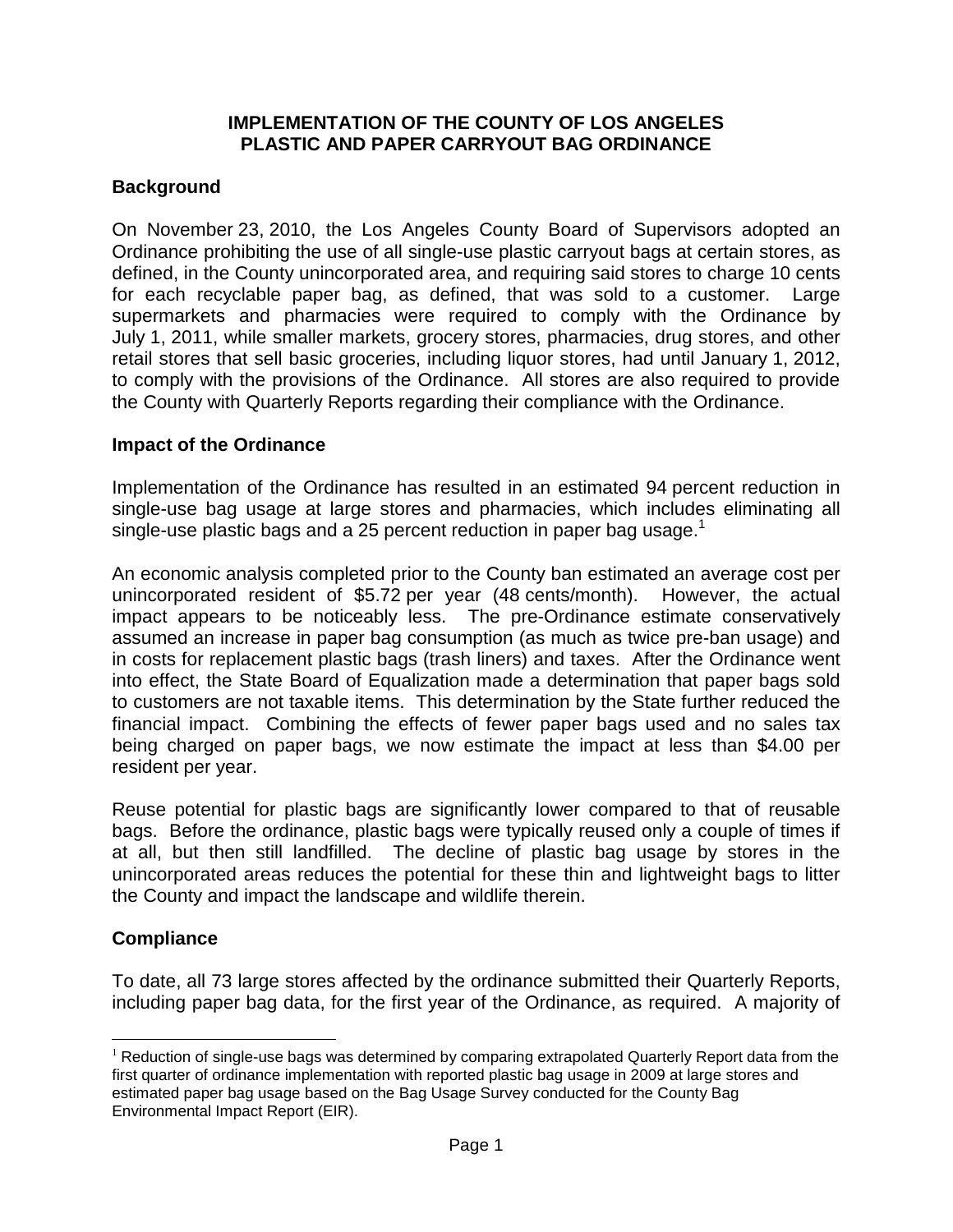affected small stores have also submitted reports for the  $1<sup>st</sup>$  quarter of this year and additional reports are being submitted. Based on reports submitted during the first full year of Ordinance implementation at large stores, large stores provided approximately 125,000 paper bags per store annually, which is dramatically less than the over 2 million single-use plastic bags and approximately 196,000 paper bags provided prior to the ban. Paper bag usage continues to decline with a 16 percent overall reduction since the ban was implemented.

The County considered possible impacts of the ban on store operations and sales, and proposed strategies (best management practices) to assist stores to comply with the Ordinance. Since the ban has been in effect, local reusable bag companies have started to emerge to take advantage of this growing market. To assist stores, Public Works has been coordinating with carryout bag vendors to speed up compliance of their reusable and paper bags with the County Ordinance. We are also contacting stores to provide them with the necessary resources and information to fully comply with the Ordinance.

The County continuously updates the listing of stores subject to the Ordinances as new stores open or new information is obtained. As we confirm the applicability of the Ordinance to stores in the unincorporated areas, we provide an Ordinance Packet to introduce the Ordinance to affected stores and to familiarize them with the different requirements of the Ordinance. We update the website (www.AboutTheBag.com) to help residents become aware of the reasons for the Ordinance, to help stores follow Ordinance guidelines, and to help other jurisdictions to develop a similar Ordinance. We monitor Quarterly Reports submitted to us, and follow up with stores about missing reports, as well as with complying with the different requirements of the Ordinance as reported by County staff, other stores, and residents. We have mailed warning letters to a limited number of stores to assist them in complying with the Ordinance, so that they may avoid fines for continued violation.

#### Effect on Local Businesses

The Ordinance appears to have a minimal financial impact on local businesses. For example, on average, approximately \$6,400 was received per large store annually for selling the paper bags, which offset the cost of the paper bags. Most stores also report that customers have quickly adapted and are now quite used to the ban. Stores are using ingenious ways to voluntarily promote reusable bags, including offering bags that are insulated to keep foods cold or hot, providing bags with varying stylish designs, offering a free reusable bag with a minimum purchase, and offering rewards points or cash back to customers who use reusable bags. Many stores have also placed signs at shopping cart stalls in the parking lot and in the front door to remind customers to bring their reusable bags into the store. Many stores have eliminated unnecessary bagging of single or bulky items, and fill bags only to capacity. Some stores are also not offering single-use plastic or paper carryout bags at all, providing only reusable bags at a charge or their waste cardboard boxes for free to customers. Some also help customers to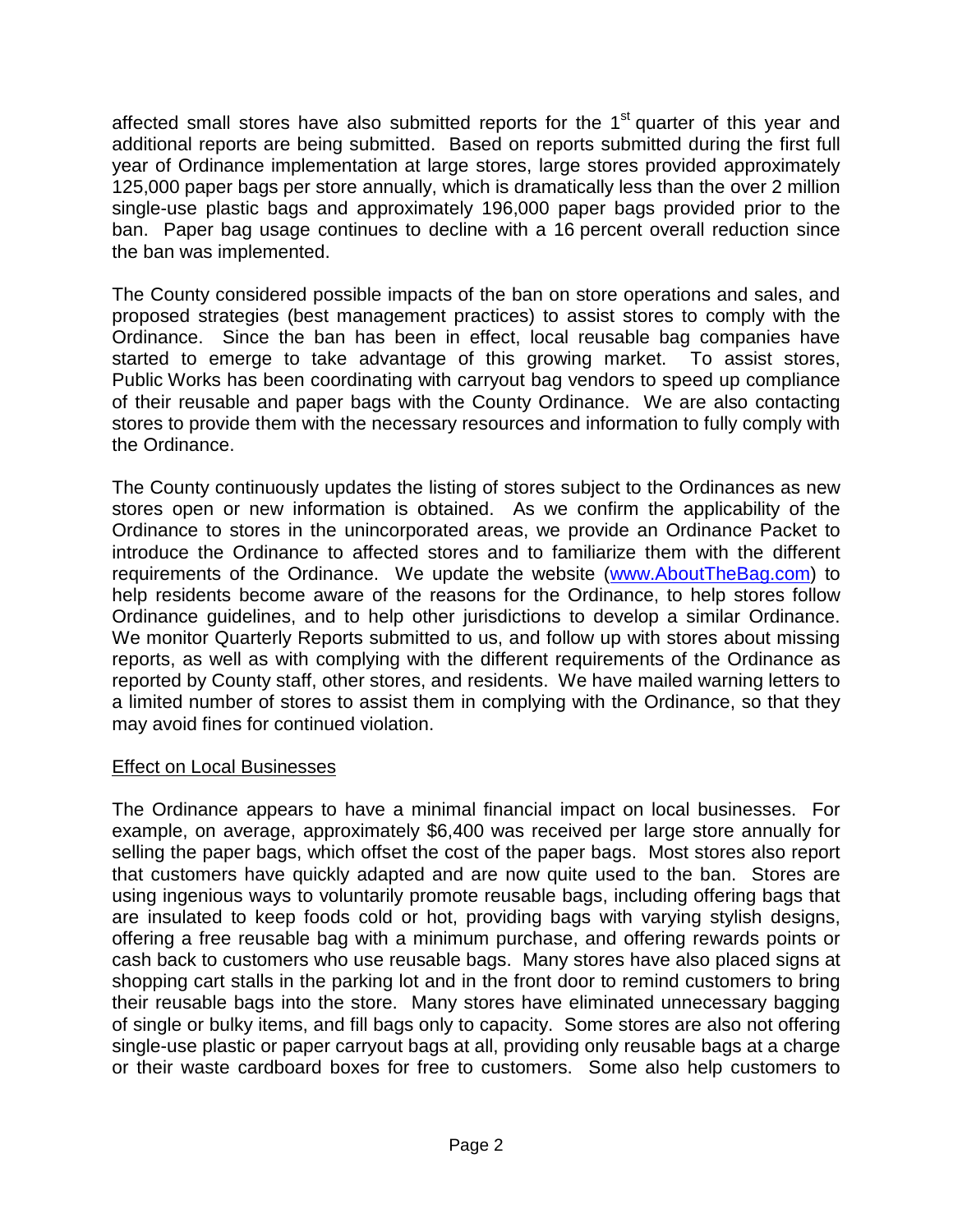their cars. Stores continue to inform customers about the benefits of using a reusable bag and the negative impacts of plastic bags.

An industry-funded organization called the National Center for Policy Analysis released a report on August 16, 2012, on a survey it conducted in December 2011 of large and small stores in the unincorporated areas affected by the ban and nearby similar stores in city jurisdiction. The survey sought to determine the effects of the County ban, focusing on the following three areas:

- Impacts to Sales at affected stores
- Impacts to Employment at affected stores
- Shopping Behavior of Consumers

The study claimed to have identified a negative financial impact on stores in the unincorporated areas; however the study's conclusions were based on survey responses from only 3 percent of stores, and are contradicted by information from reports submitted by stores to us, as summarized above.

## Customer Assistance

The Ordinance affects approximately 1 million residents and nearly 800 stores, and to date, Public Works received only about 200 inquiries from stores and residents after the Ordinance took effect. Stores contacted Public Works to obtain clarification about the Ordinance, confirm whether the Ordinance was applicable to them, and report nearby stores they believed were not complying with the Ordinance. Residents contacted Public Works to ask questions about aspects of the Ordinance (e.g., why pay for paper bags) and report stores that they believed were not complying with the Ordinance. Staff made site visits to affected stores to observe or assist them into compliance with the Ordinance.

#### Continuing Public Education

Prior to the adoption of the County Ordinance, the County held stakeholder meetings to make stores aware of efforts underway that may impact their operations, sales, and employment. This started back in 2007 when San Francisco first adopted a Carryout Bag Ordinance.

To help promote awareness and compliance with the Ordinance at smaller grocery stores, pharmacies, and convenience food stores before the January 1, 2012, effective date, Heal the Bay held a press conference the month before. At about the same time of the year, the About The Bag Eco-Elf campaign distributed 7,000 reusable bags at participating stores and libraries, and ran a sweepstakes for residents pledging to use reusable shopping bags. We are optimistic that customers that have been bringing reusable bags to grocery and drug stores will carry that habit over to all their shopping.